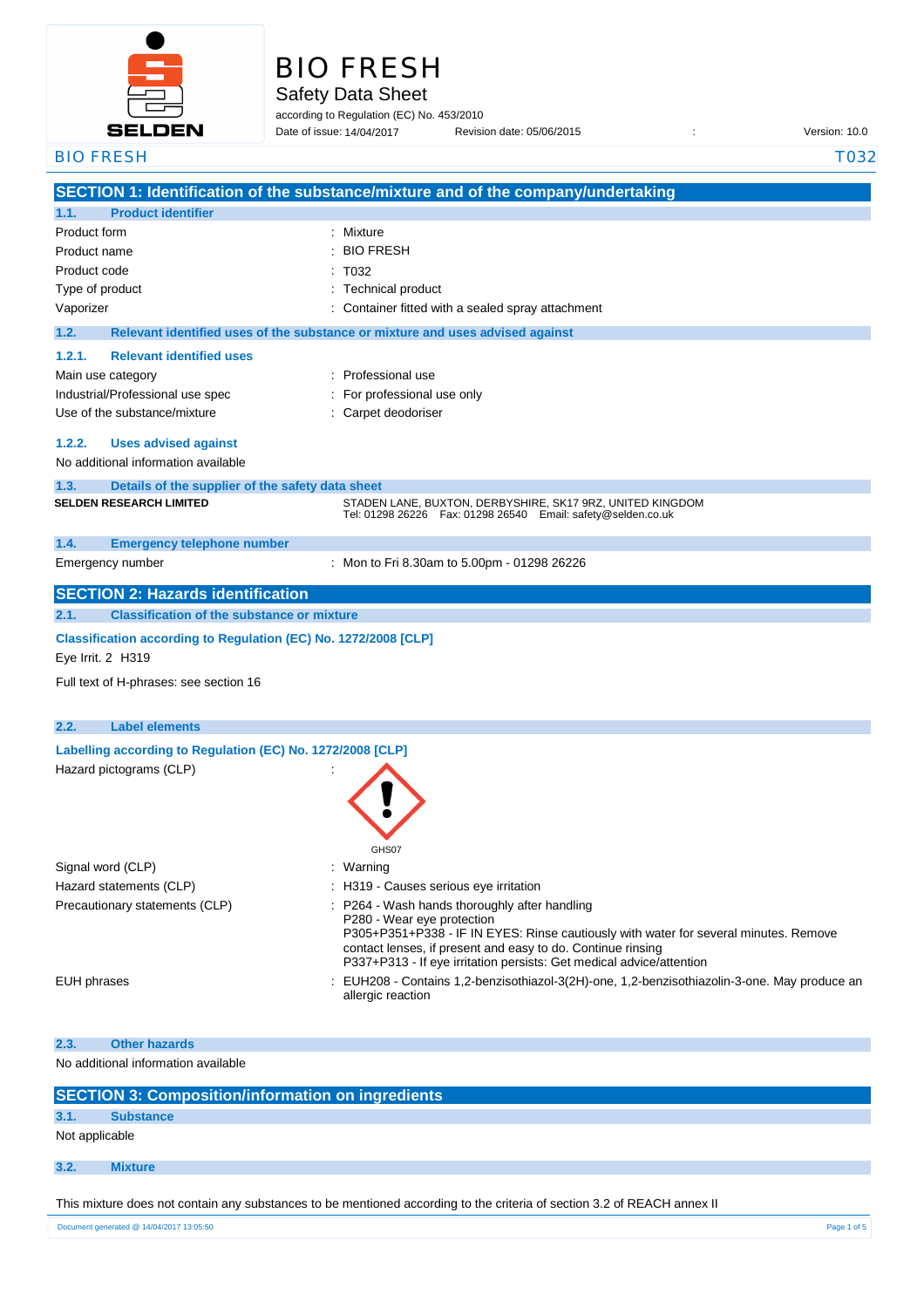## Safety Data Sheet

according to Regulation (EC) No. 453/2010

| <b>SECTION 4: First aid measures</b>                                               |                                                                                                                                                                                               |
|------------------------------------------------------------------------------------|-----------------------------------------------------------------------------------------------------------------------------------------------------------------------------------------------|
| <b>Description of first aid measures</b><br>4.1.                                   |                                                                                                                                                                                               |
| First-aid measures general                                                         | : Get medical advice/attention if you feel unwell.                                                                                                                                            |
| First-aid measures after inhalation                                                | Remove person to fresh air and keep comfortable for breathing.                                                                                                                                |
| First-aid measures after skin contact                                              | Wash with plenty of soap and water.                                                                                                                                                           |
| First-aid measures after eye contact                                               | IF IN EYES: Rinse cautiously with water for several minutes. Remove contact lenses, if present<br>and easy to do. Continue rinsing. If eye irritation persists: Get medical advice/attention. |
| First-aid measures after ingestion                                                 | Give nothing or a little water to drink. Get medical advice/attention if you feel unwell.                                                                                                     |
| Most important symptoms and effects, both acute and delayed<br>4.2.                |                                                                                                                                                                                               |
| Symptoms/injuries after inhalation                                                 | May cause respiratory irritation.                                                                                                                                                             |
| Symptoms/injuries after skin contact                                               | Repeated exposure may cause skin dryness or cracking.                                                                                                                                         |
| Symptoms/injuries after eye contact                                                | Causes eye irritation.                                                                                                                                                                        |
| Symptoms/injuries after ingestion                                                  | May cause a light irritation of the linings of the mouth, throat, and gastrointestinal tract.                                                                                                 |
| 4.3.<br>Indication of any immediate medical attention and special treatment needed |                                                                                                                                                                                               |
| Treat symptomatically.                                                             |                                                                                                                                                                                               |
| <b>SECTION 5: Firefighting measures</b>                                            |                                                                                                                                                                                               |
| 5.1.<br><b>Extinguishing media</b>                                                 |                                                                                                                                                                                               |
| Suitable extinguishing media                                                       | : Carbon dioxide. Dry powder. Foam.                                                                                                                                                           |
| 5.2.<br>Special hazards arising from the substance or mixture                      |                                                                                                                                                                                               |
| No additional information available                                                |                                                                                                                                                                                               |
| 5.3.<br><b>Advice for firefighters</b>                                             |                                                                                                                                                                                               |
| No additional information available                                                |                                                                                                                                                                                               |
| <b>SECTION 6: Accidental release measures</b>                                      |                                                                                                                                                                                               |
| 6.1.<br>Personal precautions, protective equipment and emergency procedures        |                                                                                                                                                                                               |
|                                                                                    |                                                                                                                                                                                               |
| 6.1.1.<br>For non-emergency personnel                                              |                                                                                                                                                                                               |
| Emergency procedures                                                               | : Evacuate unnecessary personnel.                                                                                                                                                             |
| 6.1.2.<br>For emergency responders                                                 |                                                                                                                                                                                               |
| Protective equipment                                                               | : Use personal protective equipment as required.                                                                                                                                              |
| 6.2.<br><b>Environmental precautions</b>                                           |                                                                                                                                                                                               |
| Avoid release to the environment.                                                  |                                                                                                                                                                                               |
| 6.3.<br>Methods and material for containment and cleaning up                       |                                                                                                                                                                                               |
| For containment                                                                    | : Collect spillage.                                                                                                                                                                           |
| Methods for cleaning up                                                            | Soak up spills with inert solids, such as clay or diatomaceous earth as soon as possible.                                                                                                     |
| 6.4.<br><b>Reference to other sections</b>                                         |                                                                                                                                                                                               |
|                                                                                    | For further information refer to section 8: "Exposure controls/personal protection". For further information refer to section 13.                                                             |
| <b>SECTION 7: Handling and storage</b>                                             |                                                                                                                                                                                               |
| <b>Precautions for safe handling</b><br>7.1.                                       |                                                                                                                                                                                               |
| Precautions for safe handling                                                      | : Avoid contact with eyes.                                                                                                                                                                    |
| Hygiene measures                                                                   | : Do not eat, drink or smoke when using this product.                                                                                                                                         |
| Conditions for safe storage, including any incompatibilities<br>7.2.               |                                                                                                                                                                                               |
| Technical measures                                                                 | Does not require any specific or particular technical measures.                                                                                                                               |
| Storage conditions                                                                 | Keep container closed when not in use.                                                                                                                                                        |
| Incompatible products                                                              | Oxidizing agent. Strong acids. Strong bases.                                                                                                                                                  |
| Special rules on packaging                                                         | Keep only in original container.                                                                                                                                                              |
| 7.3.<br><b>Specific end use(s)</b>                                                 |                                                                                                                                                                                               |
| No additional information available                                                |                                                                                                                                                                                               |
| <b>SECTION 8: Exposure controls/personal protection</b>                            |                                                                                                                                                                                               |
| 8.1.<br><b>Control parameters</b>                                                  |                                                                                                                                                                                               |

No additional information available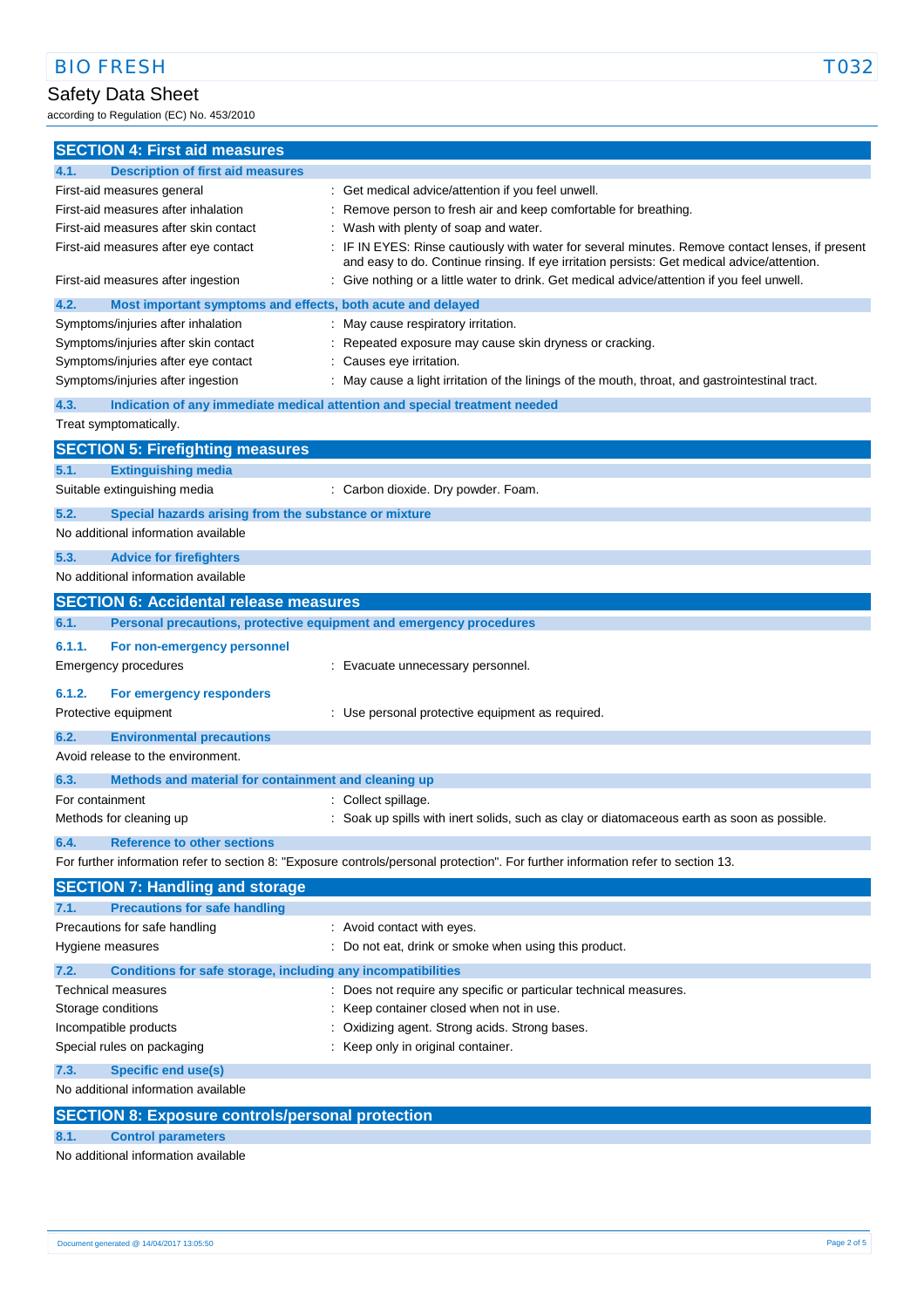# BIO FRESH TO32

## Safety Data Sheet

according to Regulation (EC) No. 453/2010

**8.2. Exposure controls**

| $\sim$ . $\sim$ .<br><b>EXPOSULE OUTILE VIS</b> |                                                        |
|-------------------------------------------------|--------------------------------------------------------|
| Materials for protective clothing               | : Not required for normal conditions of use            |
| Hand protection                                 | : In case of repeated or prolonged contact wear gloves |
| Eye protection                                  | : Safety glasses                                       |
| Skin and body protection                        | : Not required for normal conditions of use            |
| Respiratory protection                          | : Not required for normal conditions of use            |
|                                                 |                                                        |



| <b>SECTION 9: Physical and chemical properties</b>            |                                |
|---------------------------------------------------------------|--------------------------------|
| 9.1.<br>Information on basic physical and chemical properties |                                |
| Physical state                                                | : Liquid                       |
| Appearance                                                    | : Liquid.                      |
| Colour                                                        | : white.                       |
| Odour                                                         | : lemon-like.                  |
| Odour threshold                                               | : No data available            |
| pH                                                            | : 8                            |
| Relative evaporation rate (butylacetate=1)                    | : No data available            |
| Melting point                                                 | : No data available            |
| Freezing point                                                | No data available              |
| Boiling point                                                 | : No data available            |
| Flash point                                                   | : No data available            |
| Auto-ignition temperature                                     | No data available              |
| Decomposition temperature                                     | : No data available            |
| Flammability (solid, gas)                                     | No data available              |
| Vapour pressure                                               | No data available              |
| Relative vapour density at 20 °C                              | : No data available            |
| Relative density                                              | : 0.99                         |
| Solubility                                                    | No data available              |
| Log Pow                                                       | $\therefore$ No data available |
| Viscosity, kinematic                                          | No data available              |
| Viscosity, dynamic                                            | No data available              |
| <b>Explosive properties</b>                                   | : No data available            |
| Oxidising properties                                          | No data available              |
| Explosive limits                                              | : No data available            |

**9.2. Other information**

No additional information available

|       | <b>SECTION 10: Stability and reactivity</b> |
|-------|---------------------------------------------|
| 10.1. | <b>Reactivity</b>                           |
|       | No additional information available         |
| 10.2. | <b>Chemical stability</b>                   |
|       | Stable under normal conditions.             |
| 10.3. | <b>Possibility of hazardous reactions</b>   |
|       | No additional information available         |
| 10.4. | <b>Conditions to avoid</b>                  |
|       | No additional information available         |
| 10.5. | <b>Incompatible materials</b>               |
|       | No additional information available         |
| 10.6. | <b>Hazardous decomposition products</b>     |
|       | No additional information available         |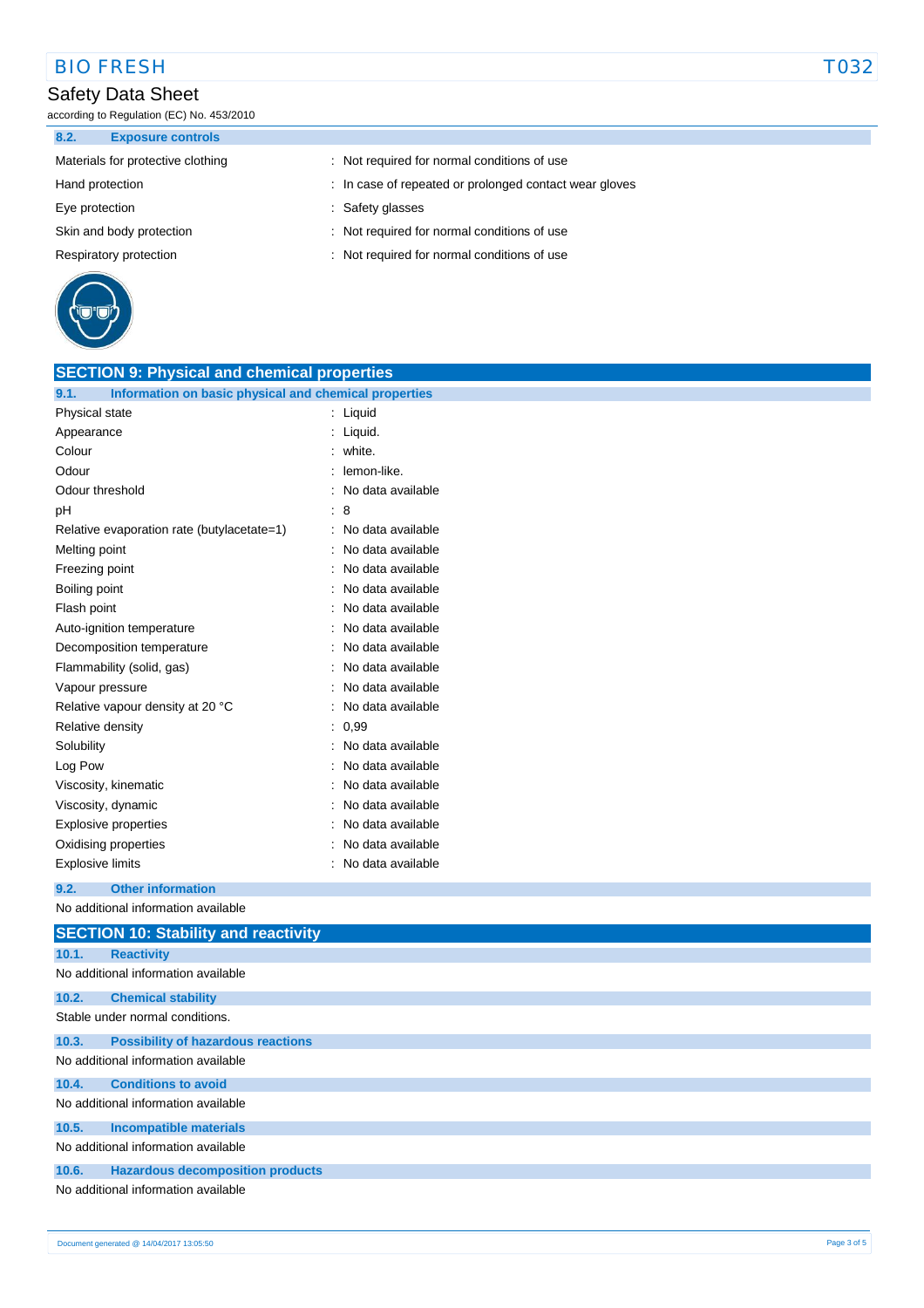## Safety Data Sheet

according to Regulation (EC) No. 453/2010

## **SECTION 11: Toxicological information 11.1. Information on toxicological effects** Acute toxicity **in the case of the contract of the case of the contract of the contract of the contract of the contract of the contract of the contract of the contract of the contract of the contract of the contract of the** Skin corrosion/irritation **in the set of the set of the set of the set of the set of the set of the set of the set of the set of the set of the set of the set of the set of the set of the set of the set of the set of the s** pH: 8 Serious eye damage/irritation : Causes serious eye irritation. pH: 8 Respiratory or skin sensitisation : Not classified Germ cell mutagenicity **Example 20 Figure 10** Figure 2011 : Not classified Carcinogenicity **Carcinogenicity** : Not classified Reproductive toxicity **in the contract of the CRS** in Not classified Specific target organ toxicity (single exposure) : Not classified Specific target organ toxicity (repeated exposure) : Not classified Aspiration hazard **in the set of the set of the set of the set of the set of the set of the set of the set of the set of the set of the set of the set of the set of the set of the set of the set of the set of the set of th CARPET DEODORISER** Vaporizer Container fitted with a sealed spray attachment **SECTION 12: Ecological information 12.1. Toxicity** No additional information available **12.2. Persistence and degradability** No additional information available **12.3. Bioaccumulative potential** No additional information available **12.4. Mobility in soil** No additional information available **12.5. Results of PBT and vPvB assessment** No additional information available **12.6. Other adverse effects** No additional information available **SECTION 13: Disposal considerations 13.1. Waste treatment methods** No additional information available **SECTION 14: Transport information** In accordance with ADR / RID / IMDG / IATA / ADN **14.1. UN number** Not regulated for transport **14.2. UN proper shipping name** Proper Shipping Name (ADR) : Not applicable Proper Shipping Name (IMDG) : Not applicable Proper Shipping Name (IATA) : Not applicable **14.3. Transport hazard class(es) ADR** Transport hazard class(es) (ADR) : Not applicable **IMDG** Transport hazard class(es) (IMDG) : Not applicable

### **IATA**

| Transport hazard class(es) (IATA) | : Not applicable |
|-----------------------------------|------------------|